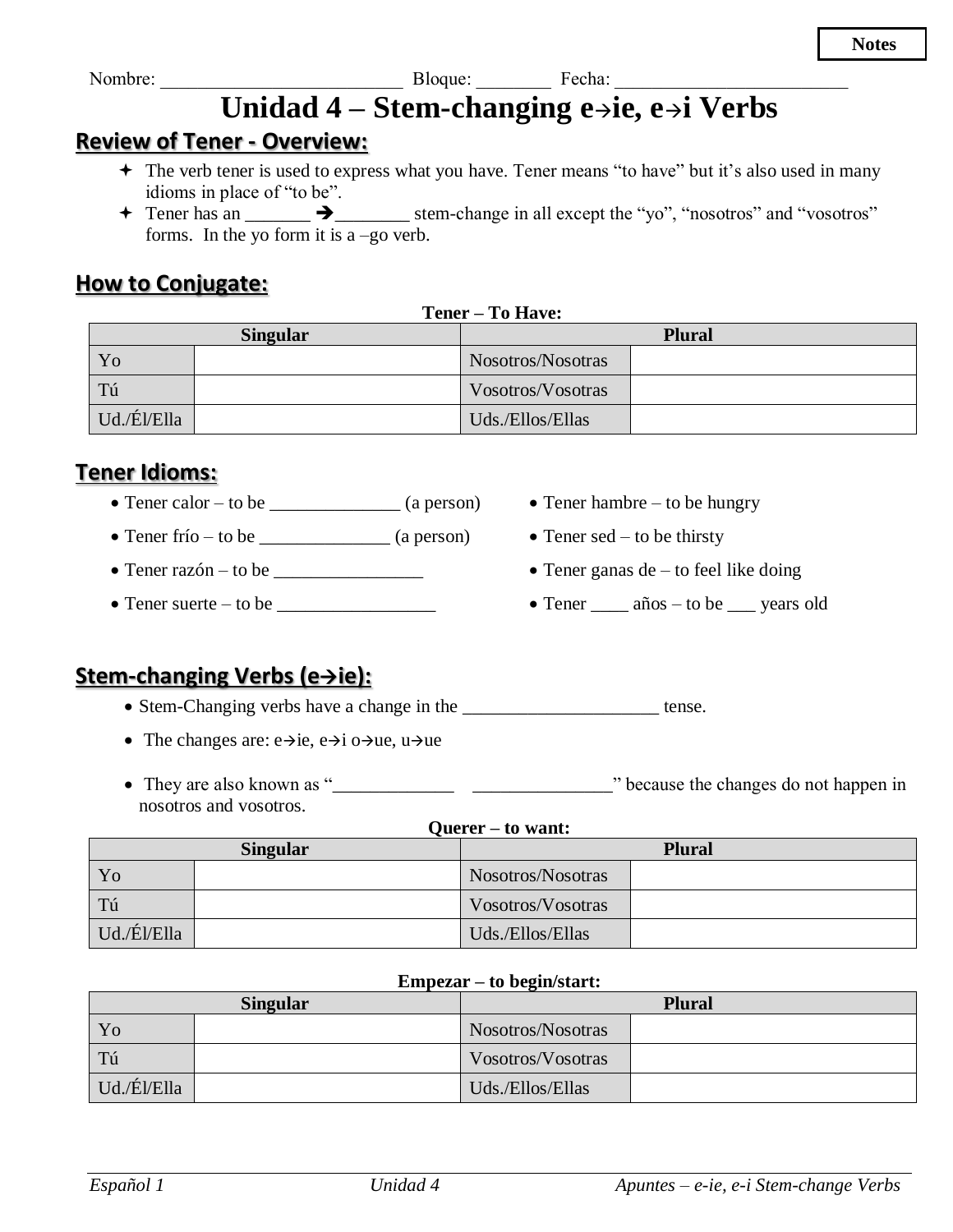**Notes**

| <b>Preferir</b> – to prefer:     |  |                   |  |
|----------------------------------|--|-------------------|--|
| <b>Singular</b><br><b>Plural</b> |  |                   |  |
| Yo                               |  | Nosotros/Nosotras |  |
| Tú                               |  | Vosotros/Vosotras |  |
| Ud./Él/Ella                      |  | Uds./Ellos/Ellas  |  |

# **List of E**→**IE verbs:**

- $\star$  The following verbs are e-ie :
	- $\star$  Querer to want
	- $\star$  Cerrar to
	- $\star$  \_\_\_\_\_\_\_\_\_\_\_\_\_\_\_\_\_\_\_\_\_ to start/begin
	- Entender to \_\_\_\_\_\_\_\_\_\_\_\_\_\_\_\_\_\_\_
	- \_\_\_\_\_\_\_\_\_\_\_\_\_\_\_\_\_\_ to think/plan
	- $\star$  Preferir to

# **Two Verbs in a Row:**

- The verbs *empezar*, *comenzar*, *querer*, *tener*, and *preferir* are often followed by a verb in the
	- \_\_\_\_\_\_\_\_\_\_\_\_\_\_\_\_\_\_\_\_\_\_\_\_\_\_. • Yo \_\_\_\_\_\_\_\_\_\_\_\_\_\_\_\_ \_\_\_\_\_\_\_\_\_\_\_\_\_\_\_\_\_\_ la televisión.
		- Tú prefieres llevar la ropa azul.
		- Tenemos estudiar.
		- Ella empieza \_\_\_\_\_\_\_\_ tener frío.
		- Ellos comienzan a leer.

# **Prueba de práctica:**

#### **Cerrar – to close:**

| <b>Singular</b> |  | <b>Plural</b>     |  |
|-----------------|--|-------------------|--|
| Yo              |  | Nosotros/Nosotras |  |
| Tú              |  | Vosotros/Vosotras |  |
| Ud./Él/Ella     |  | Uds./Ellos/Ellas  |  |

- 1. Yo no \_\_\_\_\_\_\_\_\_\_\_\_\_\_\_\_\_\_\_\_\_\_ (entender) las instrucciones.
- 2. La chica \_\_\_\_\_\_\_\_\_\_\_\_\_\_\_\_\_\_\_\_\_\_ (preferir) el vestido azul.
- 3. Tú \_\_\_\_\_\_\_\_\_\_\_\_\_\_\_\_\_\_\_\_\_\_ (pensar) que la camisa es fea.
- 4. La tienda \_\_\_\_\_\_\_\_\_\_\_\_\_\_\_\_\_\_\_\_\_\_ (cerrar) a las nueve.
- 5. Nosotros\_\_\_\_\_\_\_\_\_\_\_\_\_\_\_\_\_\_\_\_\_\_ (empezar) a comprar ropa.

*Español 1 Unidad 4 Apuntes – e-ie, e-i Stem-change Verbs*

#### $\star$  Extra E-IE verbs (not from this chapter):

 $\star$  Comenzar –

 $\star$  – to lose

 $\star$  Mentir – to